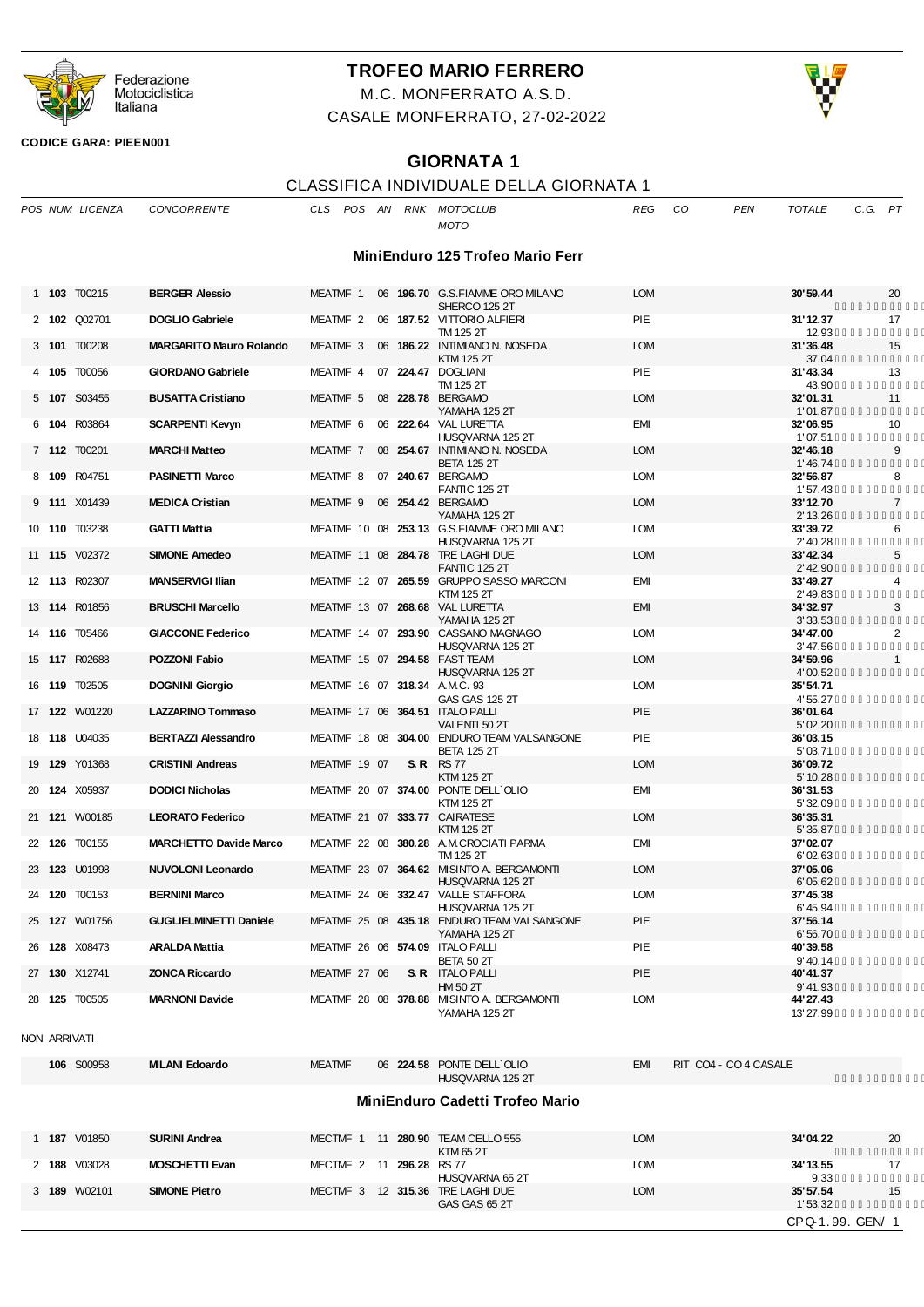|                                  | POS NUM LICENZA      | <b>CONCORRENTE</b>              |                     |  |    |  | CLS POS AN RNK MOTOCLUB                                    | REG        | CO | <b>PEN</b> | TOTALE                      | C.G. PT |                |
|----------------------------------|----------------------|---------------------------------|---------------------|--|----|--|------------------------------------------------------------|------------|----|------------|-----------------------------|---------|----------------|
|                                  |                      |                                 |                     |  |    |  | <b>MOTO</b>                                                |            |    |            |                             |         |                |
|                                  |                      |                                 |                     |  |    |  |                                                            |            |    |            |                             |         |                |
|                                  | 4 193 W01735         | <b>FLORIANI Simone</b>          |                     |  |    |  | MECTMF 4 11 417.97 TEAM CELLO 555<br><b>KTM 65 2T</b>      | <b>LOM</b> |    |            | 37' 47.83<br>3' 43.61       |         | 13             |
|                                  | 5 <b>191</b> W03834  | <b>PANCIROLI Alessandro</b>     |                     |  |    |  | MECTMF 5 12 361.14 VAL LURETTA<br>KTM 65 2T                | EMI        |    |            | 38'13.26<br>4'09.04         |         | 11             |
|                                  | 6 192 W03892         | <b>MASSAZA Riccardo</b>         | MECTMF <sub>6</sub> |  |    |  | 12 392.34 TRE LAGHI DUE<br>YAMAHA 652T                     | <b>LOM</b> |    |            | 38'52.94<br>4' 48.72        |         | 10             |
|                                  | 7 194 X06809         | <b>GELSOMINI Simone</b>         |                     |  |    |  | MECTMF 7 12 420.18 ALTA VALLE RENO<br>KTM 65 2T            | EMI        |    |            | 39' 45.21<br>5' 40.99       |         | 9              |
|                                  | 8 195 W04086         | <b>SAMPELLEGRINI Matteo</b>     | MECTMF 8            |  |    |  | 12 474.24 VALLE STAFFORA<br>KTM 65 2T                      | <b>LOM</b> |    |            | 41'04.08<br>6'59.86         |         | 8              |
|                                  | 9 197 X05988         | <b>OLIVA Matteo</b>             |                     |  |    |  | MECTMF 9 12 559.31 TRE LAGHI DUE<br>GAS GAS 65 2T          | <b>LOM</b> |    |            | 41'29.95<br>7' 25.73        |         | $\overline{7}$ |
|                                  | 10 <b>199</b> Y00585 | <b>BERTORELLO Pietro</b>        | MECTMF 10 12        |  |    |  | <b>S. R</b> VITTORIO ALFIERI<br>KTM 65 2T                  | PIE        |    |            | 41'48.60<br>7'44.38         |         | 6              |
|                                  | 11 <b>201</b> X02086 | <b>FERRARI Federico</b>         | MECTMF 11 12        |  |    |  | <b>S. R</b> VALLE STAFFORA<br><b>KTM 65 2T</b>             | <b>LOM</b> |    |            | 43' 37.69<br>9' 33.47       |         | 5              |
|                                  | 12 <b>196</b> X01207 | <b>BADINO Francesco</b>         |                     |  |    |  | MECTMF 12 12 501.24 LA GUARDIA A.S.D.<br>KTM 65 2T         | ЦG         |    |            | 44' 24.24<br>10'20.02       |         | 4              |
|                                  | 13 200 Y01032        | <b>CREMONESE Carlo Maria</b>    | MECTMF 13 11        |  |    |  | <b>S. R</b> AZEGLIO                                        | PIE        |    |            | 45' 41.59                   |         | 3              |
|                                  | 14 202 W00441        | <b>GUARISCHI Giacomo</b>        | MECTMF 14 11        |  |    |  | KTM 65 2T<br><b>S. R</b> CERVELLIN                         | <b>LOM</b> |    |            | 11'37.37<br>47' 34.55       |         | 2              |
|                                  | 15 <b>198</b> X07044 | <b>CRISTINO Elena</b>           | MECTMF 15 12        |  |    |  | KTM 65 2T<br><b>S. R MAJOR MOTOR</b>                       | PIE        |    |            | 13' 30.33<br>1:03'01.45     |         | 1              |
|                                  |                      |                                 |                     |  |    |  | KTM 65 2T                                                  |            |    |            | 28' 57.23                   |         |                |
| MiniEnduro Debuttanti Trofeo Mar |                      |                                 |                     |  |    |  |                                                            |            |    |            |                             |         |                |
|                                  | 1 203 X10869         | <b>DONDE' Giacomo</b>           |                     |  |    |  | MEDTMF 1 13 410.17 CERVELLIN/SEVEN MOTORSPORT<br>KTM 65 2T | <b>LOM</b> |    |            | 25'08.94                    |         | 20             |
|                                  | 2 <b>207</b> X07950  | <b>MORANDI Riccardo</b>         | MEDTMF 2            |  | 13 |  | <b>S.R.</b> AMC. 93<br>KTM 65 2T                           | <b>LOM</b> |    |            | 29' 41.83<br>4'32.89        |         | 17             |
|                                  | 3 204 Y01215         | <b>RAFFAELLI Matteo</b>         | MEDTMF 3 13         |  |    |  | S. R TRE LAGHI DUE                                         | <b>LOM</b> |    |            | 36'27.30                    |         | 15             |
|                                  | 4 208 Y02022         | <b>BUSOLIN Davide</b>           | MEDTMF 4 13         |  |    |  | HUSQVARNA 65 2T<br><b>S. R</b> AZEGLIO                     | PIE        |    |            | 11' 18.36<br>38'20.95       |         | 13             |
| 5 205                            | Y01609               | <b>ZAVATTARO Mattia</b>         | MEDTMF 5 13         |  |    |  | KTM 65 2T<br><b>S. R MONFERRATO A. S.D.</b>                | PIE        |    |            | 13' 12.01<br>40'39.82       |         | 11             |
|                                  | 6 206 Y01676         | <b>LUISI Leonardo</b>           | MEDTMF 6 13         |  |    |  | HUSQVARNA 50 2T<br><b>S. R</b> FUORINGIRO SAVONA           | ЦG         |    |            | 15'30.88<br>42' 22.04       |         | 10             |
|                                  |                      |                                 |                     |  |    |  | KTM 65 2T                                                  |            |    |            | 17' 13.10                   |         |                |
| MiniEnduro Femminile Trofeo Mari |                      |                                 |                     |  |    |  |                                                            |            |    |            |                             |         |                |
|                                  | 1 <b>147</b> W00103  | <b>MACCHIOLO Maria</b>          | MEFTMF 1            |  |    |  | 08 338.32 FUORINGIRO SAVONA<br><b>BETA 50 2T</b>           | ЦG         |    |            | 38' 33.45                   |         | 20             |
|                                  | 2 157 V01093         | <b>OLIMI Leila</b>              | MEFTMF 2            |  |    |  | 10 404.72 ALTASERRA                                        | PIE        |    |            | 39'03.68                    |         | 17             |
|                                  | 3 152 U05069         | MAGLIOLO Athena                 |                     |  |    |  | <b>KTM 85 2T</b><br>MEFTMF 3 09 368.62 FUORINGIRO SAVONA   | ЦG         |    |            | 30.23<br>39'09.59           |         | 15             |
|                                  | 4 161 V02461         | <b>BERTELLA Keira Giulia</b>    |                     |  |    |  | HUSQVARNA 85 2T<br>MEFTMF 4 10 446.33 LUMEZZANE            | <b>LOM</b> |    |            | 36.14<br>39'54.93           |         | 13             |
|                                  | 5 177 W03951         | <b>ZARO Giorgia</b>             | MEFTMF 5            |  |    |  | HUSQVARNA 85 2T<br>10 697.14 CAIRATESE                     | <b>LOM</b> |    |            | 1'21.48<br>42' 38.96        |         | 11             |
|                                  | 6 176 W00249         | LUPANO Viola                    |                     |  |    |  | <b>KTM 85 2T</b><br>MEFTMF 6 11 678.56 MONFERRATO A.S.D.   | PIE        |    |            | 4'05.51<br>45' 42.88        |         | 10             |
|                                  |                      |                                 |                     |  |    |  | HUSQVARNA 85 2T                                            |            |    |            | 7'09.43                     |         |                |
|                                  |                      |                                 |                     |  |    |  | MiniEnduro Junior Trofeo Mario F                           |            |    |            |                             |         |                |
|                                  | 1 <b>134</b> U05142  | LORENZI Massimo                 | MEJTMF 1            |  |    |  | 10 243.58 G.S. FIAMME ORO MILANO<br>HUSQVARNA 85 2T        | <b>LOM</b> |    |            | 32' 28.95                   |         | 20             |
|                                  | 2 136 U05148         | <b>MARIOLI Cristian</b>         | MEJTMF 2            |  |    |  | 10 265.58 TEAM CELLO 555                                   | <b>LOM</b> |    |            | 33'38.81                    |         | 17             |
|                                  | 3 151 V02225         | <b>CHIAVETTA Tommaso</b>        | MEJTMF 3            |  |    |  | <b>KTM 85 2T</b><br>10 358.93 AZEGLIO                      | PIE        |    |            | 1'09.86<br>35'42.89         |         | 15             |
|                                  | 4 153 W01105         | <b>VALSECCHI Leonardo</b>       | MEJTMF 4            |  |    |  | <b>KTM 85 2T</b><br>11 371.48 OGGIONO                      | <b>LOM</b> |    |            | 3' 13.94<br>36'26.42        |         | 13             |
|                                  | 5 162 V04184         | <b>SPINELLI Mattia Giovanni</b> | MEJTMF 5            |  |    |  | HUSQVARNA 85 2T<br>10 458.80 A.M.C. 93                     | <b>LOM</b> |    |            | 3'57.47<br>38'28.10         |         | 11             |
|                                  | 6 164 W03833         | <b>VIORA Luca</b>               | MEJTMF 6            |  |    |  | YAMAHA 65 2T<br>12 471.07 FAST CROSS                       | PIE        |    |            | 5'59.15<br>38'54.37         |         | 10             |
|                                  | 7 156 V02119         | <b>ANSELMI Riccardo</b>         | MEJTMF 7            |  |    |  | KTM 85 2T<br>10 383.93 CASSANO MAGNAGO                     | <b>LOM</b> |    |            | 6' 25.42<br>38'57.55        |         | 9              |
|                                  | 8 158 W03891         | <b>MASSAZA Cristian</b>         | MEJTMF 8            |  |    |  | <b>KTM 85 2T</b><br>10 412.01 TRE LAGHI DUE                | <b>LOM</b> |    |            | 6'28.60<br>39'03.34         |         | 8              |
|                                  | 9 179 Y00316         | <b>GUERINI ROCCO Paolo</b>      | MEJTMF 9            |  | 10 |  | YAMAHA 85 2T<br>S. R BERGAMO/SCUDERIA SERIATE MC           | <b>LOM</b> |    |            | 6'34.39<br>39'08.81         |         | 7              |
|                                  | 10 <b>163</b> X10997 | RAFFAELLI Paolo                 |                     |  |    |  | KTM 65 2T<br>MEJTMF 10 10 469.62 TRE LAGHI DUE             | <b>LOM</b> |    |            | 6'39.86<br>39' 10.91        |         | 6              |
|                                  | 11 <b>167</b> W00867 | <b>MASSONE Giacomo</b>          |                     |  |    |  | HUSQVARNA 85 2T<br>MEJTMF 11 10 498.19 VALLE STAFFORA      | <b>LOM</b> |    |            | 6'41.96<br>40'04.62         |         | 5              |
|                                  |                      |                                 |                     |  |    |  | <b>KTM 85 2T</b>                                           |            |    |            | 7' 35.67<br>CPQ 1.99. GEN 2 |         |                |
|                                  |                      |                                 |                     |  |    |  |                                                            |            |    |            |                             |         |                |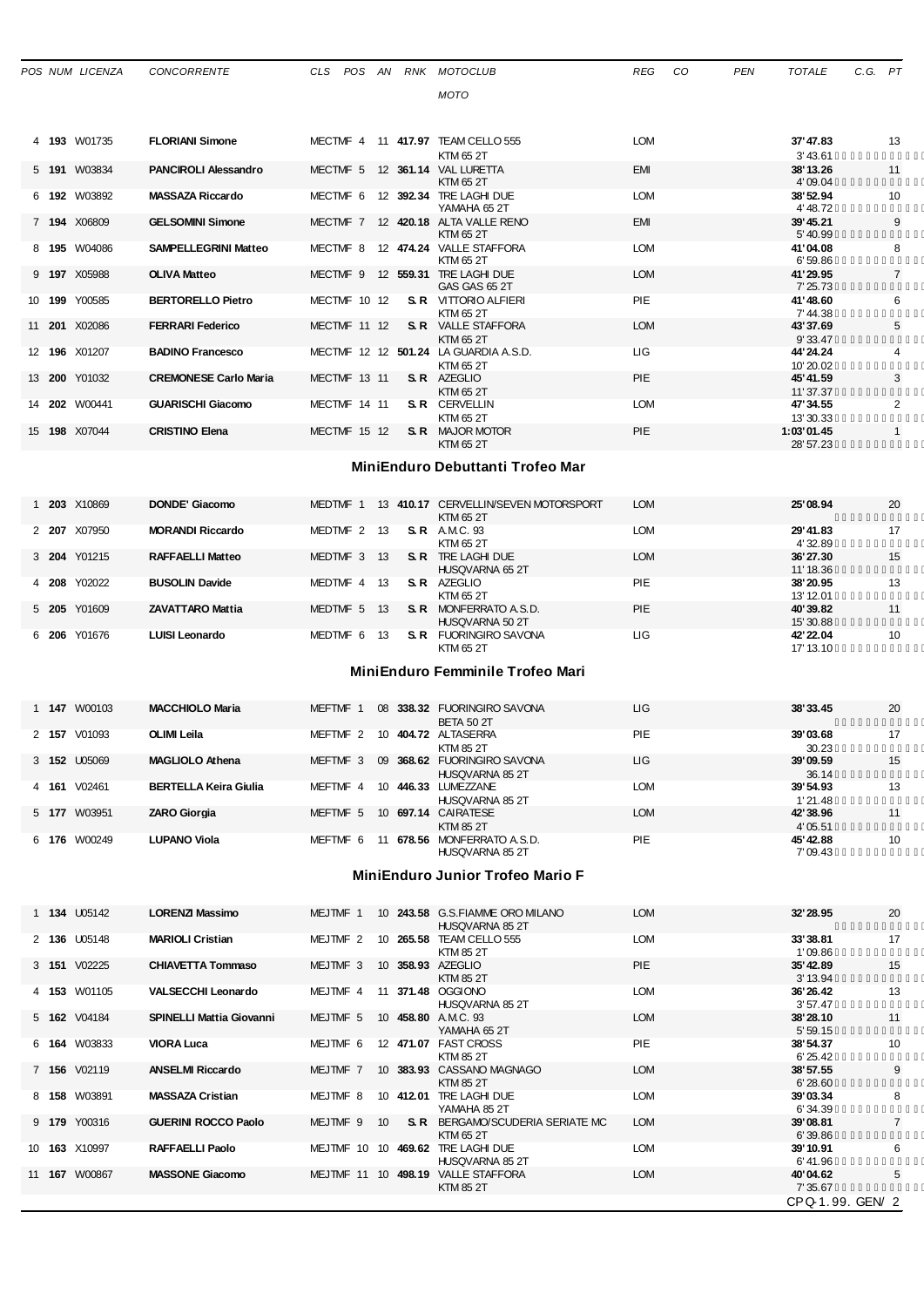|   |                                         | POS NUM LICENZA      | <b>CONCORRENTE</b>              | CLS                 |  |  |                           | POS AN RNK MOTOCLUB                                           | <b>REG</b> | <b>PEN</b><br>CO          | <b>TOTALE</b>          | C.G. PT |                |
|---|-----------------------------------------|----------------------|---------------------------------|---------------------|--|--|---------------------------|---------------------------------------------------------------|------------|---------------------------|------------------------|---------|----------------|
|   |                                         |                      |                                 |                     |  |  |                           | <b>MOTO</b>                                                   |            |                           |                        |         |                |
|   |                                         |                      |                                 |                     |  |  |                           |                                                               |            |                           |                        |         |                |
|   |                                         | 12 181 Y01665        | <b>VAERINI Fabio</b>            | MEJTMF 12 10        |  |  |                           | S. R TEAM CELLO 555                                           | <b>LOM</b> |                           | 40'35.09               |         | 4              |
|   |                                         | 13 <b>166</b> W04001 | <b>SCARFIELLO Bartek</b>        |                     |  |  |                           | KTM 85 2T<br>MEJTMF 13 11 474.81 VITTORIO ALFIERI             | PIE        |                           | 8'06.14<br>40'38.18    |         | 3              |
|   |                                         | 14 175 U05049        | <b>BOTTURI Giorgio</b>          |                     |  |  |                           | KTM 85 2T<br>MEJTMF 14 10 665.23 LUMEZZANE                    | <b>LOM</b> |                           | 8'09.23<br>41'01.81    |         | 2              |
|   |                                         | 15 <b>178</b> Y00236 | LAMPO Pietro                    | MEJTMF 15 10        |  |  |                           | YAMAHA 85 2T<br><b>S. R</b> STARCROSS VERRES                  | <b>VAL</b> |                           | 8'32.86<br>43'24.67    |         | $\mathbf{1}$   |
|   |                                         | 16 <b>168</b> W00962 | <b>MALGARITTA Tomaso</b>        |                     |  |  | MEJTMF 16 11 509.22 RS 77 | KTM 85 2T                                                     | <b>LOM</b> |                           | 10'55.72<br>43'56.16   |         |                |
|   |                                         |                      |                                 |                     |  |  |                           | <b>KTM 85 2T</b>                                              |            |                           | 11'27.21               |         |                |
|   |                                         | 17 171 W03826        | <b>CALAMARI Elia</b>            |                     |  |  |                           | MEJTMF 17 10 548.62 PONTE DELL'OLIO<br>KTM 65 2T              | <b>EMI</b> |                           | 44' 48.43<br>12' 19.48 |         |                |
|   |                                         | 18 <b>174</b> W02622 | <b>ORLANDO Salvatore Mattia</b> |                     |  |  |                           | MEJTMF 18 11 616.16 MONFERRATO A S.D.<br>HUSQVARNA 85 2T      | PIE        |                           | 47'06.56<br>14' 37.61  |         |                |
|   |                                         | 19 170 V01895        | <b>MAZZOCCHI Mattia</b>         |                     |  |  |                           | MEJTMF 19 10 539.07 TRIAL DAVID FORNAROLI<br>HUSQVARNA 85 2T  | <b>EMI</b> |                           | 48'50.62<br>16'21.67   |         |                |
|   | NON ARRIVATI                            |                      |                                 |                     |  |  |                           |                                                               |            |                           |                        |         |                |
|   |                                         | <b>172 W03873</b>    | <b>BESCHI Marco</b>             |                     |  |  |                           |                                                               |            |                           |                        |         |                |
|   |                                         |                      |                                 | <b>MEJTMF</b>       |  |  | 10 553.39 RS 77           | <b>KTM 85 2T</b>                                              | <b>LOM</b> | RIT PS1 - PS 1 CROSS TEST |                        |         |                |
|   | MiniEnduro Ospiti Trofeo Mario F        |                      |                                 |                     |  |  |                           |                                                               |            |                           |                        |         |                |
|   |                                         |                      |                                 |                     |  |  |                           |                                                               |            |                           |                        |         |                |
|   |                                         | 1 108 T01223         | <b>TORNABONI Nicolas</b>        |                     |  |  |                           | MEOTMF 1 07 240.04 PONTEDERA<br>YAMAHA 125 2T                 | <b>TOS</b> |                           | 33'39.31               |         | 20             |
|   |                                         | 2 140 U03681         | <b>PIZZETTI Riccardo</b>        | MEOTMF <sub>2</sub> |  |  |                           | 10 278.32 TORRE DELLA MELORIA<br>YAMAHA 85 2T                 | <b>TOS</b> |                           | 34' 10.78<br>31.47     |         | 17             |
|   |                                         | 3 190 V04462         | <b>MASOLINI Marco</b>           |                     |  |  |                           | MEOTMF 3 11 318.83 TORRE DELLA MELORIA<br>HUSQVARNA 65 2T     | <b>TOS</b> |                           | 34'38.96<br>59.65      |         | 15             |
|   | <b>MiniEnduro Senior Trofeo Mario F</b> |                      |                                 |                     |  |  |                           |                                                               |            |                           |                        |         |                |
|   |                                         |                      |                                 |                     |  |  |                           |                                                               |            |                           |                        |         |                |
|   |                                         | 1 133 T02064         | <b>RUBINELLI Tommaso</b>        | MESTMF 1            |  |  |                           | 08 233.94 TRE LAGHI DUE<br>YAMAHA 85 2T                       | <b>LOM</b> |                           | 32' 12.96              |         | 20             |
|   |                                         | 2 131 V02249         | ROCCATO Tommaso                 | MESTMF 2            |  |  |                           | 08 217.20 G.S.FIAMME ORO MILANO                               | <b>LOM</b> |                           | 32' 26.77              |         | 17             |
|   |                                         | 3 132 U00700         | <b>BACCINELLI Nicolo</b>        | MESTMF 3            |  |  |                           | HUSQVARNA 85 2T<br>09 233.02 TRE LAGHI DUE                    | <b>LOM</b> |                           | 13.81<br>33'14.85      |         | 15             |
|   |                                         | 4 135 U00488         | <b>PANCIROLI Federico</b>       | MESTMF 4            |  |  |                           | KTM 85 2T<br>09 263.33 VAL LURETTA                            | EMI        |                           | 1'01.89<br>33' 34.47   |         | 13             |
|   |                                         | 5 <b>142</b> V04068  | <b>BUELLI Alfredo</b>           | MESTMF 5            |  |  |                           | <b>KTM 85 2T</b><br>09 280.56 BERGAMO                         | <b>LOM</b> |                           | 1'21.51<br>33'46.63    |         | 11             |
| 6 |                                         | <b>141 U03985</b>    | <b>MENI Filippo</b>             | MESTMF 6            |  |  |                           | <b>GAS GAS 85 2T</b><br>09 280.16 TEAM CELLO 555              | <b>LOM</b> |                           | 1'33.67<br>33'47.78    |         | 10             |
|   |                                         | 7 144 S04317         | <b>GIUBBLESI Diego</b>          | MESTMF 7            |  |  |                           | GAS GAS 85 2T<br>08 284.92 G.S.FIAMME ORO MILANO              | <b>LOM</b> |                           | 1'34.82<br>33' 57.94   |         | 9              |
|   |                                         |                      |                                 |                     |  |  |                           | KTM 85 2T                                                     |            |                           | 1'44.98                |         |                |
|   |                                         | 8 138 U00432         | <b>GRASSI Gabriel</b>           |                     |  |  |                           | MESTMF 8 09 273.95 BERGAMO<br>HUSQVARNA 85 2T                 | <b>LOM</b> |                           | 33'59.68<br>1'46.72    |         | 8              |
|   |                                         | 9 139 T00152         | <b>DELL'OCCHIO Manuel</b>       | MESTMF 9            |  |  |                           | 08 277.17 VAL LURETTA<br><b>KTM 85 2T</b>                     | EMI        |                           | 34' 12.04<br>1'59.08   |         | $\overline{7}$ |
|   |                                         | 10 <b>155</b> X02639 | <b>ORSI Marco</b>               |                     |  |  |                           | MESTMF 10 09 375.79 VITTORIO ALFIERI<br>HUSQVARNA 85 2T       | PIE        |                           | 34'47.53<br>2'34.57    |         | 6              |
|   |                                         | 11 <b>146</b> W00744 | <b>FERRARI Daniel</b>           |                     |  |  | MESTMF 11 09 322.61       | <b>RS 77</b><br>HUSQVARNA 85 2T                               | <b>LOM</b> |                           | 35'38.62<br>3'25.66    |         | 5              |
|   |                                         | 12 183 Y01688        | <b>VIANELLI Ulisse</b>          | MESTMF 12 09        |  |  |                           | <b>S.R.</b> A.M.C. 93                                         | <b>LOM</b> |                           | 36' 27.18              |         | 4              |
|   |                                         | 13 <b>148 U00165</b> | <b>COLAMATTEO Patrick</b>       |                     |  |  |                           | <b>GAS GAS 85 2T</b><br>MESTMF 13 08 338.65 FUORINGIRO SAVONA | ЦG         |                           | 4' 14.22<br>36' 36.33  |         | 3              |
|   |                                         | 14 180 W02023        | <b>MANAGO</b> William           | MESTMF 14 08        |  |  |                           | KTM 85 2T<br><b>S.R.</b> A.M.C. 93                            | LOM        |                           | 4' 23.37<br>36'58.18   |         | 2              |
|   |                                         | 15 <b>154</b> V03836 | <b>BELLI Stefano</b>            |                     |  |  |                           | HUSQVARNA 85 2T<br>MESTMF 15 09 372.13 CHIEVE                 | <b>LOM</b> |                           | 4' 45.22<br>37'05.72   |         | $\mathbf{1}$   |
|   |                                         | 16 <b>149</b> W00102 | <b>MACCHIOLO Tommaso</b>        |                     |  |  |                           | <b>KTM 85 2T</b><br>MESTMF 16 09 344.61 FUORINGIRO SAVONA     | ЦG         |                           | 4' 52.76<br>37' 14.48  |         |                |
|   |                                         |                      |                                 |                     |  |  |                           | HUSQVARNA 85 2T                                               |            |                           | 5'01.52                |         |                |
|   |                                         | 17 160 U03812        | <b>GARILLI Mattia</b>           |                     |  |  |                           | MESTMF 17 09 437.27 BOBBIO<br>YAMAHA 85 2T                    | EMI        |                           | 37' 22.04<br>5'09.08   |         |                |
|   |                                         | 18 <b>169</b> W00772 | <b>BONICALZI Federico</b>       |                     |  |  |                           | MESTMF 18 08 520.52 ABBIATE GUAZZONE<br>KTM 85 2T             | <b>LOM</b> |                           | 38'38.80<br>6'25.84    |         |                |
|   |                                         | 19 184 Y01969        | <b>MORETTI Federico</b>         | MESTMF 19 09        |  |  |                           | <b>S.R.</b> A.M.C. 93<br>GAS GAS 85 2T                        | <b>LOM</b> |                           | 40'23.26<br>8' 10.30   |         |                |
|   |                                         | 20 159 V02128        | <b>MONASTERO Manuele</b>        |                     |  |  |                           | MESTMF 20 08 427.63 VALLE STAFFORA<br>HUSQVARNA 85 2T         | LOM        |                           | 40'41.26<br>8'28.30    |         |                |
|   |                                         | 21 173 X03687        | <b>MANTOAN Rafael Diego</b>     |                     |  |  |                           | MESTMF 21 08 594.88 ENDURO TEAM VALSANGONE                    | PIE        |                           | 43' 18.26              |         |                |
|   |                                         |                      |                                 |                     |  |  |                           | YAMAHA 85 2T                                                  |            |                           | 11'05.30               |         |                |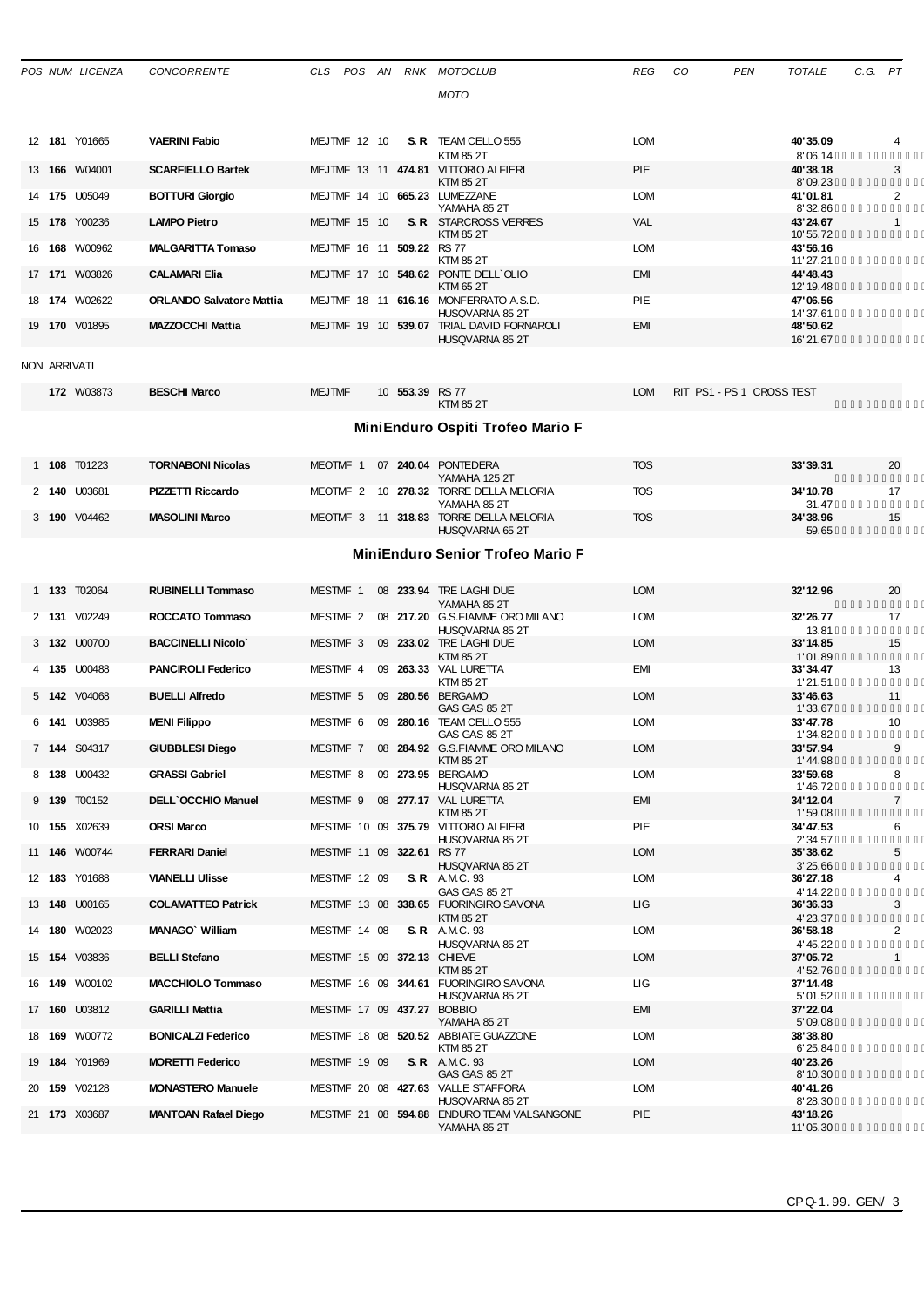| POS NUM LICENZA | CONCORRENTE | CLS POS AN |  | RNK MOTOCLUB | <b>REG</b> | CO | <b>PEN</b> | TOTALE | C.G. PT |  |
|-----------------|-------------|------------|--|--------------|------------|----|------------|--------|---------|--|
|                 |             |            |  | <b>MOTO</b>  |            |    |            |        |         |  |
|                 |             |            |  |              |            |    |            |        |         |  |

### **MiniEnduro 50 Trofeo Mario Ferre**

| <b>PIE</b><br>W01178<br><b>ACCOMO Davide</b><br>MEZTMF 1<br>268.14 DOGLIANI<br>1 137<br>07<br>HM 50 2T                                    | 20<br>34'46.44<br>17<br>34'55.31 |
|-------------------------------------------------------------------------------------------------------------------------------------------|----------------------------------|
|                                                                                                                                           |                                  |
| 2 143 U03319<br><b>LOM</b><br><b>BUGATTI Ludovico</b><br>07<br>MEZTMF 2<br>281.59 TRE LAGHI DUE<br>VALENTI 50 2T                          | 8.87                             |
| <b>PIE</b><br>3 <b>165</b> X04512<br><b>ANSALDI Pietro</b><br>07<br>471.75 ITALO PALLI<br>MEZTMF 3<br>VENT HM 50 2T                       | 15<br>38'31.53<br>3' 45.09       |
| NON ARRIVATI                                                                                                                              |                                  |
| 150 U02729<br>PIE<br>RIT PS4 - PS 4 CROSS TEST<br><b>MEZTMF</b><br><b>SALA Filippo</b><br>08 352.96 VITTORIO ALFIERI<br><b>BETA 50 2T</b> |                                  |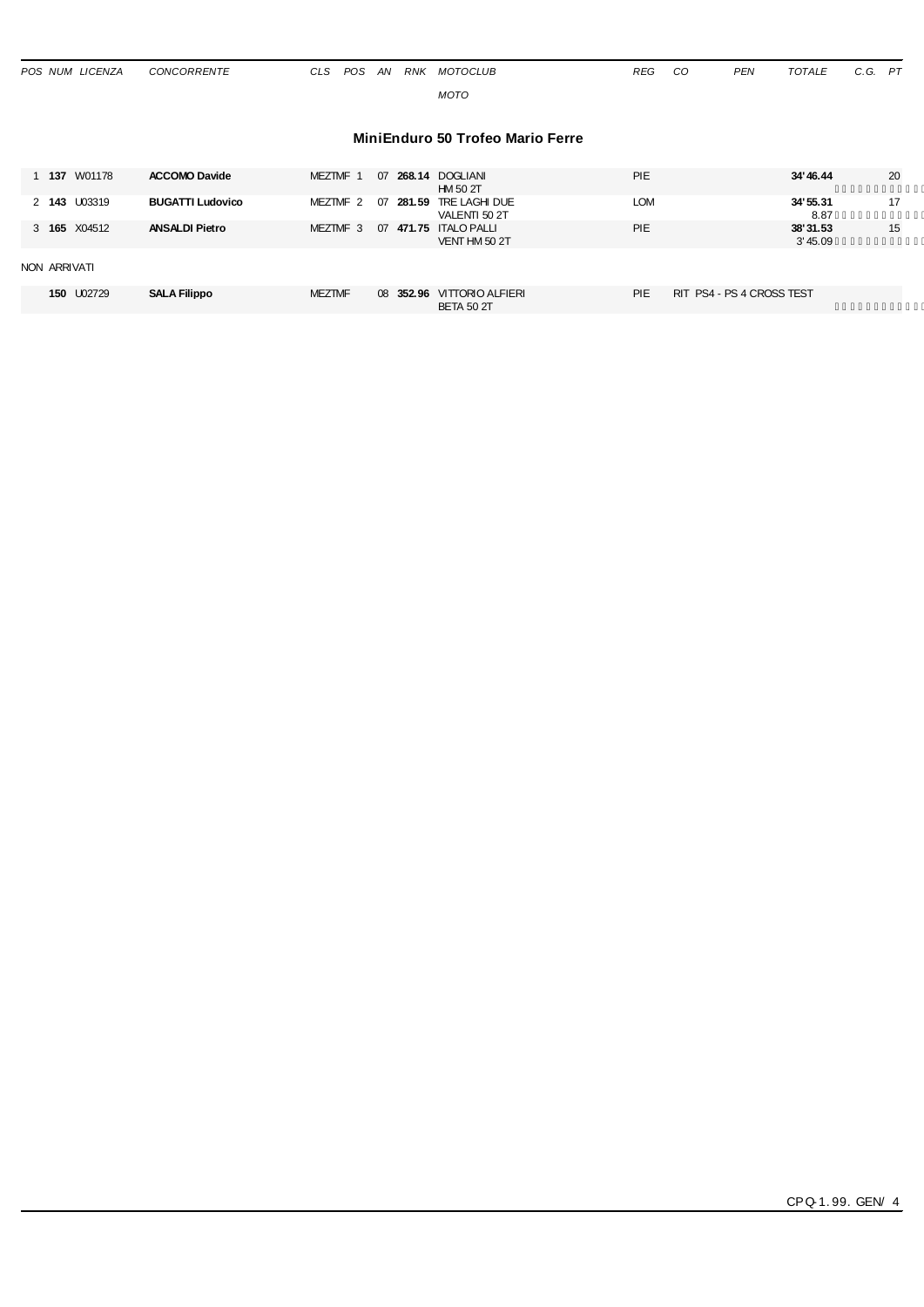

# **TROFEO MARIO FERRERO**

M.C. MONFERRATO A.S.D. CASALE MONFERRATO, 27-02-2022



**CODICE GARA: PIEEN001**

# **GIORNATA 1**

# CLASSIFICA SQUADRE DELLA GIORNATA 1 : A - MOTO CLUB - UNICA (PUNTI)

| <b>CLS</b> | SQUADRA                |     | <b>NUM LICENZA</b> | <b>CONCORRENTE</b>          | <b>CLS</b> | AN MOTOCLUB            | <b>MOTO</b>         |   | CAT REG    | <b>PUNTI</b>   | TOT GAP |                |
|------------|------------------------|-----|--------------------|-----------------------------|------------|------------------------|---------------------|---|------------|----------------|---------|----------------|
| 1.         | <b>G.S. FIAMME ORO</b> |     |                    |                             |            |                        |                     |   |            |                | 57      |                |
|            |                        |     | 103 T00215         | <b>BERGER Alessio</b>       |            | MEATMF 06 G.S.FIAMME O | <b>SHERCO 125 2</b> | M | <b>LOM</b> | 20             |         |                |
|            |                        | 131 | V02249             | ROCCATO Tommaso             |            | MESTMF 08 G.S.FIAMMEO  | <b>HUSQVARNA 85</b> | M | <b>LOM</b> | 17             |         |                |
|            |                        |     | <b>134 U05142</b>  | <b>LORENZI Massimo</b>      |            | MEJTMF 10 G.S.FIAMME O | <b>HUSQVARNA 85</b> | M | <b>LOM</b> | 20             |         |                |
|            |                        |     | <b>144 S04317</b>  | <b>GIUBBLESI Diego</b>      |            | MESTMF 08 G.S.FIAMME O | <b>KTM 85 2T</b>    | м | <b>LOM</b> | 9              |         |                |
|            | <b>MC TRE LAGHI 2</b>  |     |                    |                             |            |                        |                     |   |            |                | 52      | 5              |
|            |                        | 133 | T02064             | <b>RUBINELLI Tommaso</b>    |            | MESTMF 08 TRE LAGHI DU | YAMAHA 85 2T        | M | <b>LOM</b> | 20             |         |                |
|            |                        |     | 132 U00700         | <b>BACCINELLI Nicolo</b>    |            | MESTMF 09 TRE LAGHI DU | <b>KTM 85 2T</b>    | M | <b>LOM</b> | 15             |         |                |
|            |                        |     | 189 W02101         | <b>SIMONE Pietro</b>        |            | MECTMF 12 TRE LAGHI DU | GAS GAS 65 2        | M | <b>LOM</b> | 15             |         |                |
|            |                        |     | <b>143 U03319</b>  | <b>BUGATTI Ludovico</b>     |            | MEZTMF 07 TRE LAGHI DU | VALENTI 502         | м | <b>LOM</b> | 17             |         |                |
| 3          | <b>TC 555</b>          |     |                    |                             |            |                        |                     |   |            |                | 50      | $\overline{7}$ |
|            |                        |     | 136 U05148         | <b>MARIOLI Cristian</b>     |            | MEJTMF 10 TEAM CELLO 5 | <b>KTM 85 2T</b>    | M | <b>LOM</b> | 17             |         |                |
|            |                        |     | 141 U03985         | <b>MENI Filippo</b>         |            | MESTMF 09 TEAM CELLO 5 | GAS GAS 85 2        | M | <b>LOM</b> | 10             |         |                |
|            |                        |     | 187 V01850         | <b>SURINI Andrea</b>        |            | MECTMF 11 TEAM CELLO 5 | KTM 65 2T           | М | <b>LOM</b> | 20             |         |                |
|            |                        |     | <b>193</b> W01735  | <b>FLORIANI Simone</b>      |            | MECTMF 11 TEAM CELLO 5 | KTM 65 2T           | м | <b>LOM</b> | 13             |         |                |
|            | <b>MC VAL LURETTA</b>  |     |                    |                             |            |                        |                     |   |            |                | 31      | 26             |
|            |                        |     | 114 R01856         | <b>BRUSCHI Marcello</b>     |            | MEATMF 07 VAL LURETTA  | <b>YAMAHA 1252</b>  | M | <b>EM</b>  | 3              |         |                |
|            |                        | 139 | T00152             | <b>DELL'OCCHIO Manuel</b>   |            | MESTMF 08 VAL LURETTA  | <b>KTM 85 2T</b>    | M | <b>EM</b>  | $\overline{7}$ |         |                |
|            |                        |     | 135 U00488         | <b>PANCIROLI Federico</b>   |            | MESTMF 09 VAL LURETTA  | <b>KTM 85 2T</b>    | M | <b>EM</b>  | 13             |         |                |
|            |                        |     | <b>191</b> W03834  | <b>PANCIROLI Alessandro</b> |            | MECTMF 12 VAL LURETTA  | <b>KTM 65 2T</b>    | M | <b>EM</b>  | 11             |         |                |
| 5.         | <b>MC BERGAMO</b>      |     |                    |                             |            |                        |                     |   |            |                | 30      | 27             |
|            |                        |     | 107 S03455         | <b>BUSATTA Cristiano</b>    |            | MEATMF 08 BERGAMO      | <b>YAMAHA 1252</b>  | M | <b>LOM</b> | 11             |         |                |
|            |                        |     | <b>138 U00432</b>  | <b>GRASSI Gabriel</b>       |            | MESTMF 09 BERGAMO      | <b>HUSQVARNA 85</b> | М | <b>LOM</b> | 8              |         |                |
|            |                        |     | <b>142 V04068</b>  | <b>BUELLI Alfredo</b>       |            | MESTMF 09 BERGAMO      | <b>GAS GAS 85 2</b> | м | <b>LOM</b> | 11             |         |                |
|            |                        |     | 179 Y00316         | <b>GUERINI ROCCO Paolo</b>  |            | MEJTMF 10 BERGAMO/SCUD | KTM 65 2T           | м | <b>LOM</b> | $\overline{7}$ |         |                |
| 6          | <b>AMC 93</b>          |     |                    |                             |            |                        |                     |   |            |                | 19      | 38             |
|            |                        |     | 119 T02505         | <b>DOGNINI Giorgio</b>      |            | MEATMF 07 A.M.C. 93    | GAS GAS 125         | M | <b>LOM</b> |                |         |                |
|            |                        |     | 180 W02023         | <b>MANAGO</b> William       |            | MESTMF 08 A.M.C. 93    | <b>HUSQVARNA 85</b> | M | <b>LOM</b> | 2              |         |                |
|            |                        |     | 184 Y01969         | <b>MORETTI Federico</b>     |            | MESTMF 09 A.M.C. 93    | <b>GAS GAS 85 2</b> | M | <b>LOM</b> |                |         |                |
|            |                        |     | 207 X07950         | <b>MORANDI Riccardo</b>     |            | MEDTMF 13 A.M.C. 93    | KTM 65 2T           | м | <b>LOM</b> | 17             |         |                |